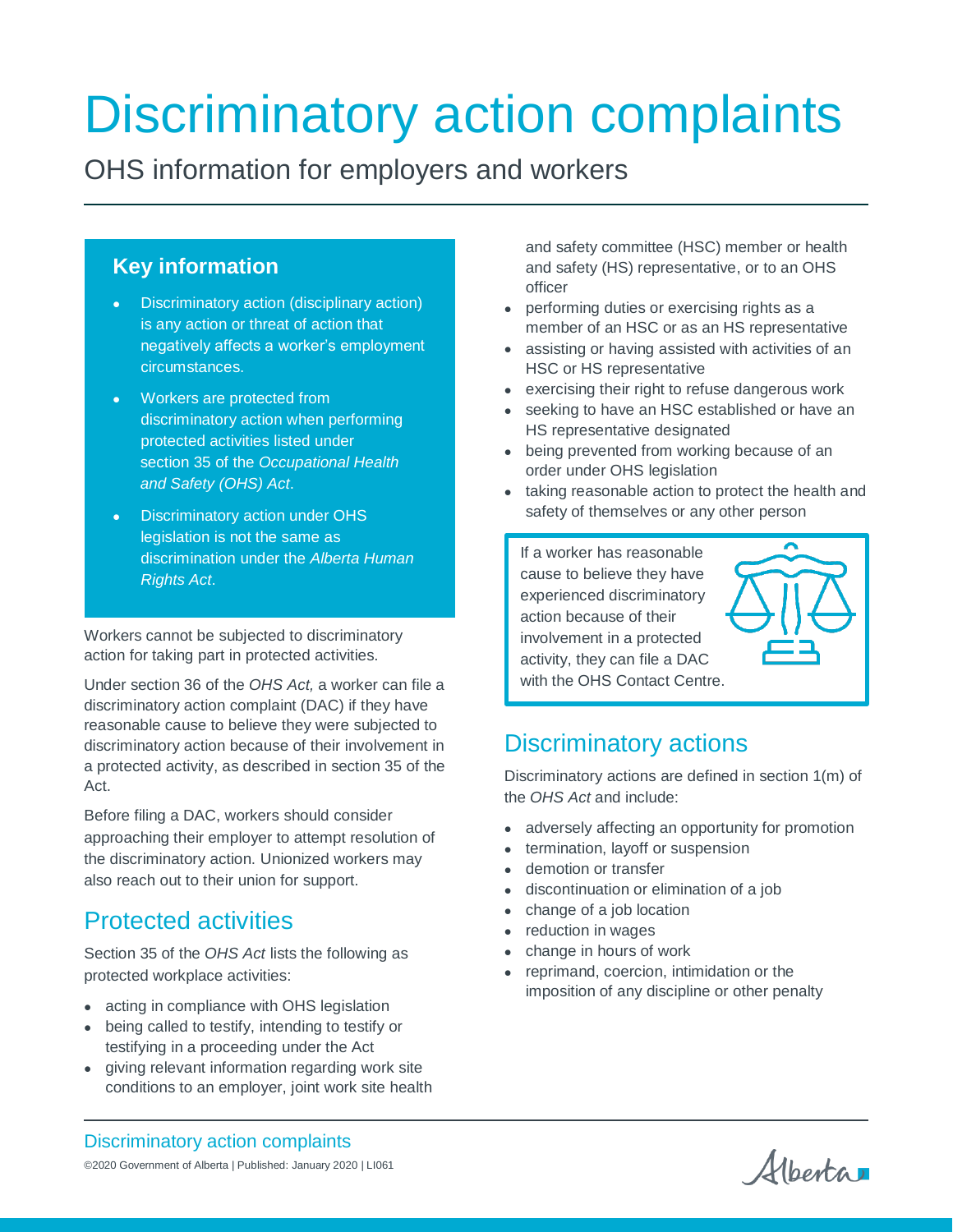# OHS DAC investigations

Complaints are made to the OHS Contact Centre. Upon review by an officer, a DAC intake form may be sent to the complainant. The intake form asks for specific information needed for an investigation.

DAC officers are neutral, objective and impartial throughout the investigation. In deciding if a discriminatory action occurred, the DAC investigating officer must consider the following:

- Was the worker engaged in a protected activity?
- Was the worker subjected to discriminatory action?
- If the worker was performing a protected activity and was subjected to discriminatory action, is the employer able to establish a reason for the disciplinary action other than the worker's participation in a protected activity?

## If discriminatory action is confirmed

If all three of the above factors confirm that a worker experienced discriminatory action, OHS can require the employer to:

- stop the discriminatory action
- reinstate the worker to their former employment under the same terms and conditions
- pay the equivalent wages and benefits the worker would have earned if the discriminatory action did not happen
- remove the reprimand or other references to the matter from employment records
- take any other measure the officer considers necessary to prevent a recurrence

# Appealing a decision

Once the DAC investigation is complete and a decision is made, either party (the employer or the worker) can appeal the decision with the Alberta Labour Relations Board (ALRB).

The appellant must send the Notice of Appeal to ALRB within 30 days of being given notice of the report from the officer. ALRB decisions are final (subject only to judicial review), become public information and are posted on the ALRB website.

## When is it not a discriminatory action?

Discriminatory action complaints under the *OHS Act*  strictly address cases where an employer takes disciplinary action against a worker because the worker took part in a protected activity.

Discrimination, wrongful dismissal and health and safety concerns are not addressed through a discriminatory action complaint.

#### **Discrimination**

Discriminatory actions under the *OHS Act* are not the same as acts of discrimination.

The *Alberta Human Rights Act* protects all Albertans from discrimination in the areas of employment.

Acts of discrimination, such as racism and unwelcome or offensive comments, are also included in the *OHS Act* definition of harassment and are addressed as a workplace hazard.

#### **Wrongful dismissal**

Employment Standards addresses non-OHS employment disputes. Visit the Employment standards web page on Alberta.ca for more information.

#### **Health and safety concerns**

Health and safety concerns are addressed separately during a workplace inspection and are not part of a DAC investigation.

Discriminatory action complaints ©2020 Government of Alberta | Published: January 2020 | LI061